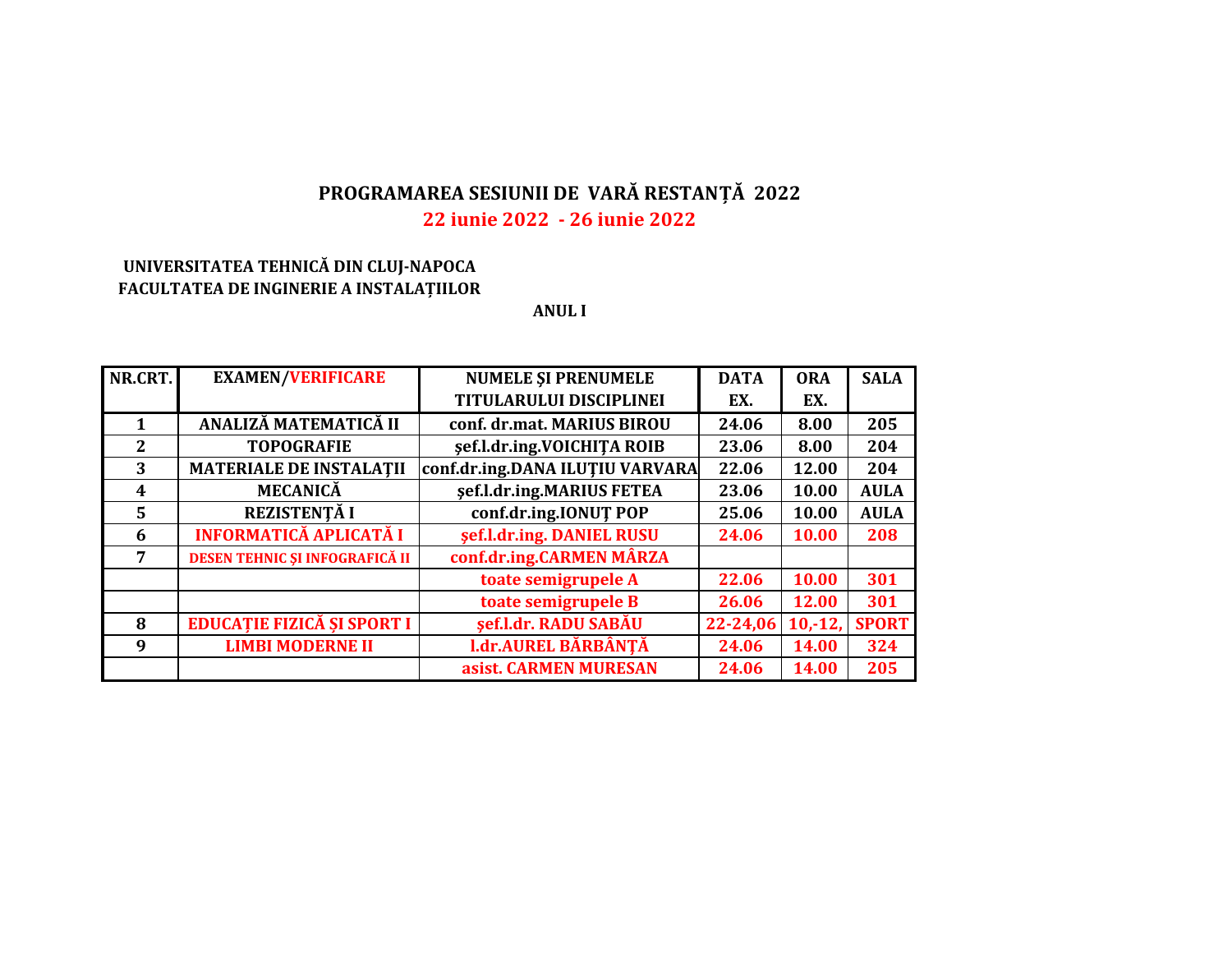#### **PROGRAMAREA SESIUNII DE VARĂ RESTANȚĂ <sup>2022</sup> 22 iunie 2022 ‐ 26 iunie 2022**

## **UNIVERSITATEA TEHNICĂ DIN CLUJ‐NAPOCA FACULTATEA DE INGINERIE A INSTALAȚIILOR**

#### **ANUL II**

| NR.CRT. | <b>EXAMEN/VERIFICARE</b>        | <b>NUMELE ȘI PRENUMELE</b>         | <b>DATA</b> | <b>ORA</b>   | <b>SALA</b> |
|---------|---------------------------------|------------------------------------|-------------|--------------|-------------|
|         |                                 | TITULARULUI DISCIPLINEI            | EX.         | EX.          |             |
|         | <b>TERMOTEHNICĂ II</b>          | sef l.dr.ing.GELU ADRIAN CHISĂLIȚĂ | 25.06       | 10.00        | 205         |
| 2       | HIDRAULICĂ II                   | sef l.dr.ing. ANCA HOTUPAN         | 24.06       | 10.00        | 204         |
| 3       | ELECTROTEHNICĂ II               | prof.dr.ing.MIRCEA BUZDUGAN        | 23.06       | 12.00        | 205         |
| 4       | <b>CONSTRUCTII</b>              | conf.dr.ing.CONSTANTIN MUNTEANU    | 26.06       | 10.00        | 204         |
| 5       | ASIGURAREA CALIT. ÎN INSTALATII | sef.l.dr.ing.IOAN GIURCA           | 22.06       | 12.00        | 202         |
| 6       | <b>ELEMENTE DE ARHITECTURĂ</b>  | s.l.dr.arh.IONUT JULEAN            | 23.06       | 10.00        | 204         |
| 7       | <b>LIMBI MODERNE IV</b>         | <b>I.dr.AUREL BĂRBÂNȚĂ</b>         | 24.06       | 14.00        | 324         |
|         |                                 | asist. CARMEN MURESAN              | 24.06       | 14.00        | 205         |
| 8       | <b>INFORMATICĂ APLICATĂ III</b> | sef.l.dr.ing. CONSTANTIN CILIBIU   | 22.06       | 14.00        | 206         |
| 9       | <b>ECONOMIE GENERALĂ</b>        | sef.l.dr.ing.CARMEN STOENOIU       | 26.06       | <b>11.00</b> | <b>AULA</b> |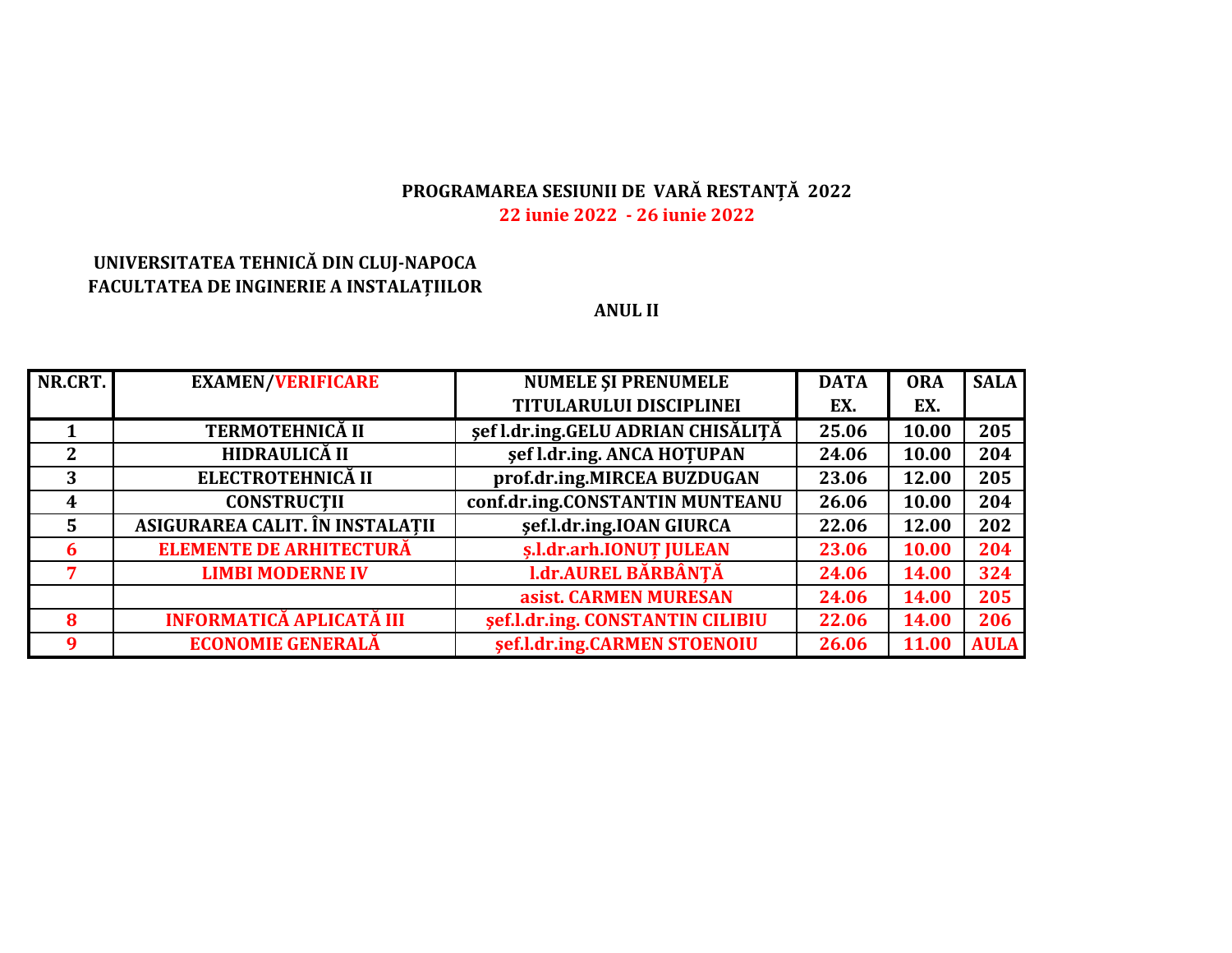# PROGRAMAREA SESIUNII DE VARĂ RESTANȚĂ 2022 22 iunie 2022 - 26 iunie 2022

# UNIVERSITATEA TEHNICĂ DIN CLUJ-NAPOCA FACULTATEA DE INGINERIE A INSTALAȚIILOR

#### **ANUL III**

| NR.CRT.        | <b>EXAMEN/VERIFICARE</b>                    | <b>NUMELE ȘI PRENUMELE</b>    | <b>DATA</b> | <b>ORA</b>   | <b>SALA</b>     |
|----------------|---------------------------------------------|-------------------------------|-------------|--------------|-----------------|
|                |                                             | TITULARULUI DISCIPLINEI       | EX.         | EX.          |                 |
|                | <b>INSTALATII SANITARE II</b>               | sef l.dr.ing. ANDREI BOLBOACA | 25.06       | 12.00        | <b>AULA</b>     |
| $2^{\circ}$    | <b>INSTALATII SANITARE II - PROIECT</b>     |                               | 24.06       |              | 14.00 201+203   |
| 3              | <b>INSTALAȚII DE INCĂLZIRE II</b>           | conf.dr.ing ANCUTA ABRUDAN    | 22.06       | 11.00        | <b>AULA</b>     |
| 4              | <b>INSTALAȚII DE INCĂLZIRE II - PROIECT</b> |                               | 22.06       | 8.00         | <b>I01</b>      |
| $\overline{5}$ | <b>INSTALATII FRIGORIFICE II</b>            | conf.dr.ing VIOREL DRAGOS     | 23.06       | 12.00        | 204             |
| 6              | <b>INSTALATII FRIGORIFICE II - PROIECT</b>  | sef l.dr.ing. TANIA RUS       | 23.06       | <b>14.00</b> | <b>DAIKIN</b>   |
| $\overline{7}$ | <b>INSTALATII DE VENTILARE ȘI COND.I</b>    | conf.dr.ing. FLORIN DOMNITA   | 22.06       | 9.00         | I <sub>16</sub> |
| 8              | <b>INSTALATII ELECTRICE I</b>               | conf.dr.ing. DORIN BEU        | 23.06       | 9.00         | I 108           |
| 9              | <b>SURSE NECONVENTIONALE DE ENERGIE</b>     | conf.dr.ing. CARMEN MÂRZA     | 22.06       | 12.00        | 205             |
| 10             | <b>MANAGEMENTUL PROIECTELOR</b>             | sef l.dr.ing. IOAN GIURCA     | 24.06       | 12.00        | 202             |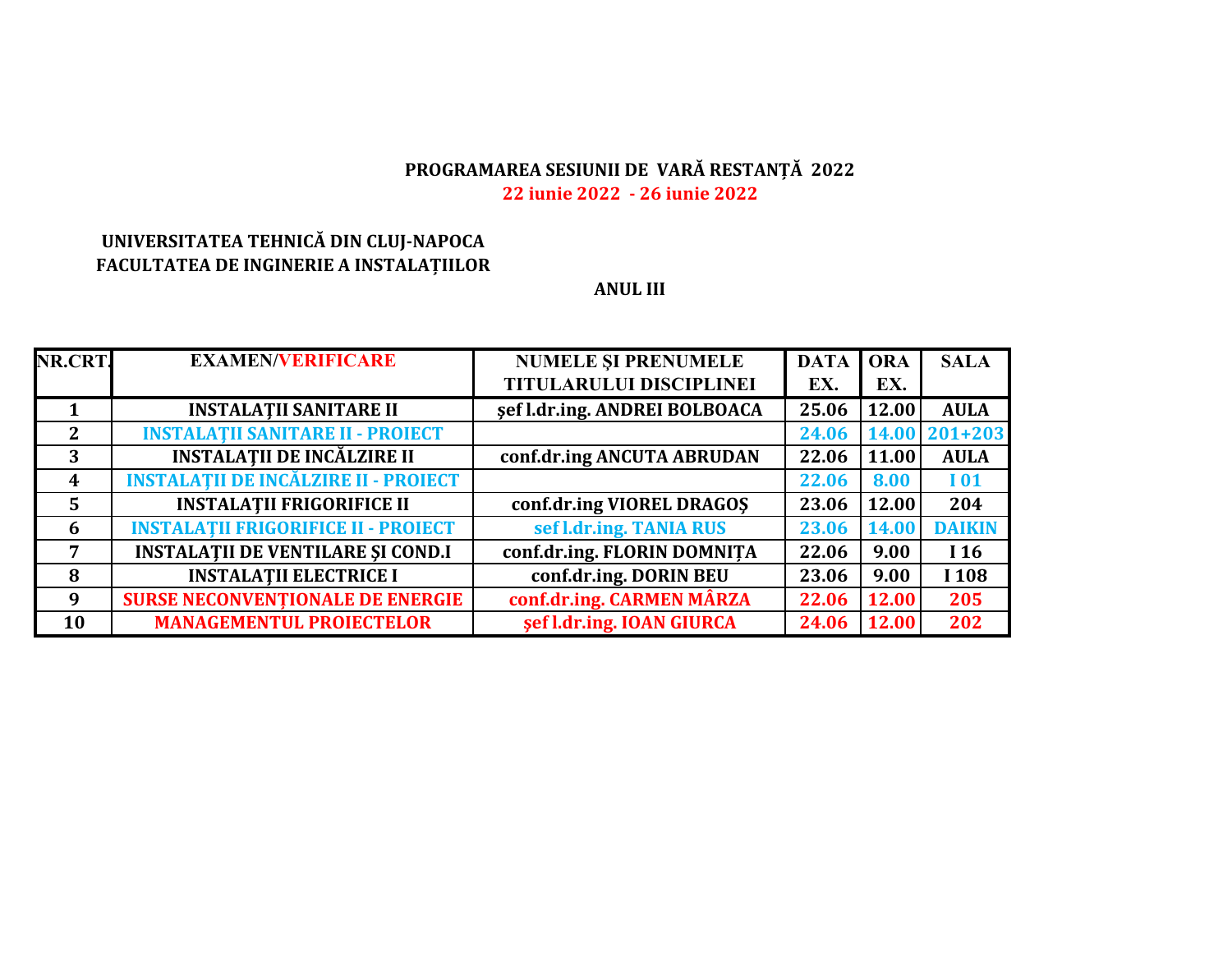# PROGRAMAREA SESIUNII DE VARĂ RESTANȚĂ 2022 22 iunie 2022 - 26 iunie 2022

# UNIVERSITATEA TEHNICĂ DIN CLUJ-NAPOCA FACULTATEA DE INGINERIE A INSTALAȚIILOR

#### **ANUL IV**

| NR.CRT. | <b>EXAMEN/VERIFICARE</b>                 | <b>NUMELE ȘI PRENUMELE</b>      | <b>DATA</b>        | <b>ORA</b>   | <b>SALA</b> |
|---------|------------------------------------------|---------------------------------|--------------------|--------------|-------------|
|         |                                          | <b>TITULARULUI DISCIPLINEI</b>  | EX.                | EX.          |             |
|         | AUTOMATIZAREA INSTALATIILOR II           | sef l.dr.ing. TEODOR CHIRA      | 23.06              | 8.00         | <b>AULA</b> |
|         | predare proiect                          |                                 | 22.06              | 14.00        | 107         |
| 2       | <b>SURSE SI RETELE TERMICE</b>           | conf.dr.ing. ANCUTA ABRUDAN     | 22.06              | 8.00         | 204         |
| 3       | <b>INSTALATII HIDRAULICE INDUSTRIALE</b> | sef.l.dr.ing. GEORGIANA CORSIUC | $26.06 \mid 12.00$ |              | 301         |
| 4       | ECHIP.SI INST.PT.DEPOLUARE .APE UZATE    | şef.l.dr.ing.ADRIANA HĂDĂREAN   | 24.06              | 12.00        | 202         |
|         | SISTEME DE VENTILARE ȘI CLIMATIZARE      | conf.dr.ing FLORIN DOMNITA      | 22.06              | 11.00        | I 16        |
| 6       | TEHNOLOGIA ȘI MONTAJUL INSTALAȚIILOR II  | conf.dr.ing CORNEL MUNTEA       | 24.06              | <b>10.00</b> | 205         |
| 7       | <b>ORGANIZARE SI MANAGEMENT</b>          | conf.dr.ing EUGEN VITAN         | 23.06              | 10.00        | 205         |